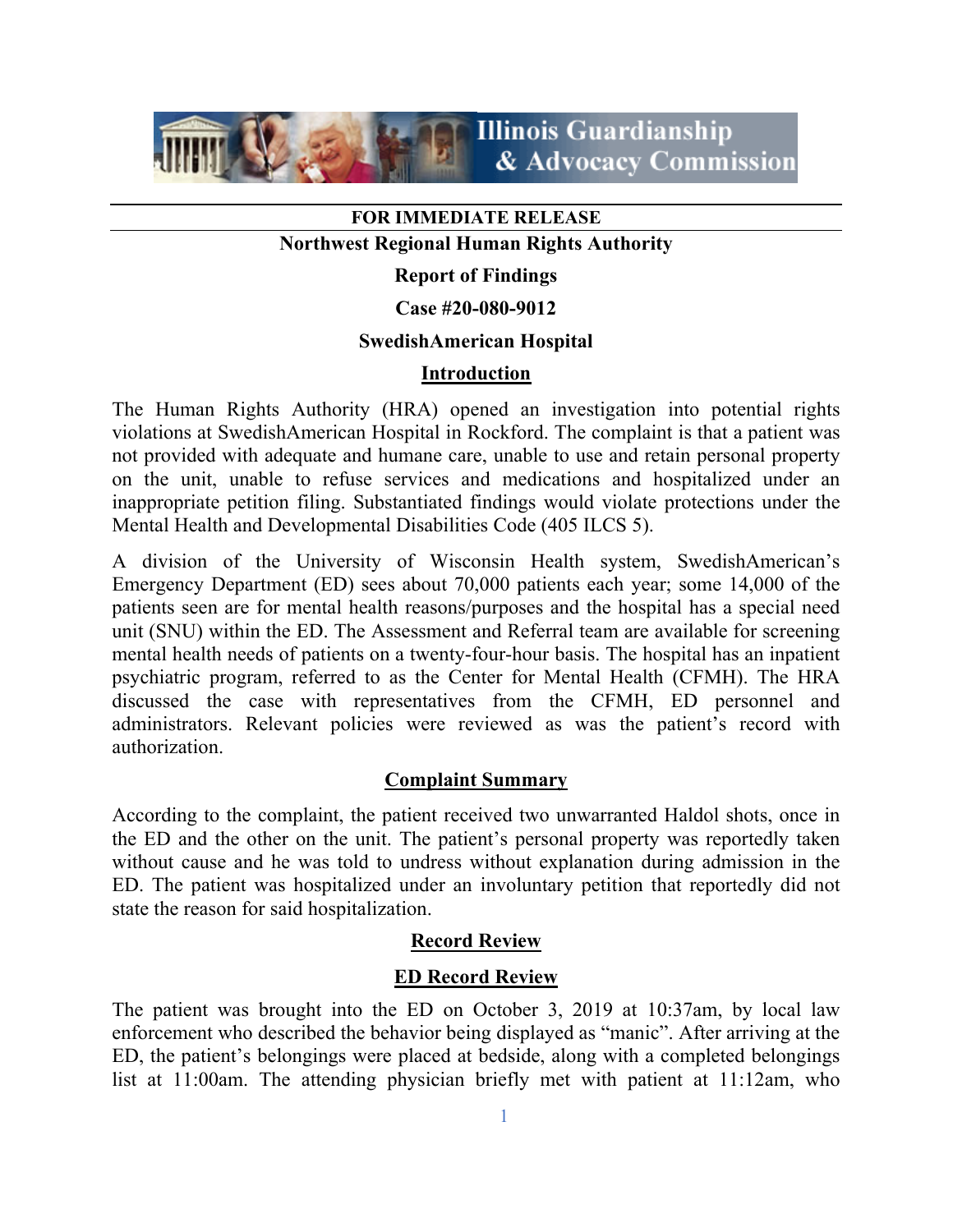reported "hearing lots of voices and not sleeping." After meeting with the attending physician, the patient completed a physical exam, provided patient history, and was observed by the nurse practitioner, who recommended hospitalization for continued evaluation. Per the nursing notes at 11:16am. the nurse practitioner wrote "shared impression, prognosis, plan with patient who was agreeable, stated full understanding and denied further questions when asked." One of the police officers who brought the patient to the ED completed the petition at 11:31 am and made the following assertation "*On 10- 3-19, father went over to son's residence to get his car running. Patient wanted his dad to smoke weed with him. While his dad was charging the battery, patient jumped down from the rafters into the garage and on the hood of the car. Patient and his dad struggled over the car keys. Patient pulled a ladder, umbrella and a snowblower from the garage. He put the umbrella on the hood of his dad's truck. Patient got into the bed of the truck and took items. He also grabbed his dad's mail, stuffed it into his pants and started dancing. His dad said patient was in a manic state form not taking his bi-polar meds*." At 11:40am, the patient was transferred to the SNU, met with the nurse on duty and within a few minutes reported "hearing voices, which are nice". While waiting in the SNU room, the patient attempted to leave at 11:57am, stating "he needs to go and penguins have happy feet", but was redirected by the nursing staff and the petition was explained to patient. The patient responded, "a paper can't hold me here". The first inpatient certificate was completed at 2:52pm based on the following: *" patient is manic, can't remember the last time slept, exhibiting psychotic features, not making sense in somethings said, grandiose ideas that he owns a hospital, dancing and laughing inappropriately and confused thought process"* and the certificate did not have anything listed for the title of the person completing this form.

The patient attempted to elope from the assigned room numerous times throughout the day. At 3:16pm, during another attempt, the patient stated needing pants, "because I want to go now, this ain't fun", but was redirected by nursing staff back to the room. The patient attempted to leave again at 3:48pm and while being redirected, chest bumped the nursing staff and stated, "not going", while hospital security escorted him back to the room. Per the nursing notes at 4:14pm, the patient was intramuscularly given 5mg of Haldol and 1mg of Ativan for pain/agitation and there was no restriction of rights included. While in the ED, the patient, garnered two security incident reports. The first report occurred on October 3, 2019 at 4:20pm; security was called while hospital personnel were trying to subdue the patient and all parties ended up on the floor. Per the report, security officers brought the patient to his feet and began escorting him to his assigned room. Shortly thereafter, the patient attempted to elope again at 4:36pm, and while being escorted to his room, he pushed staff, and was placed in a physical hold. While in the hold, the notes state, "the patient became more agitated and tried to grab staff wrist and twist it" and finally was returned to his assigned room. While in the room, the patient stood up and told the attending nurse "I will kick your ass, you better get the fuck out of here". Per the incident report, when the patient was told of the next steps (which included being restrained), he complied without incident. The nursing notes state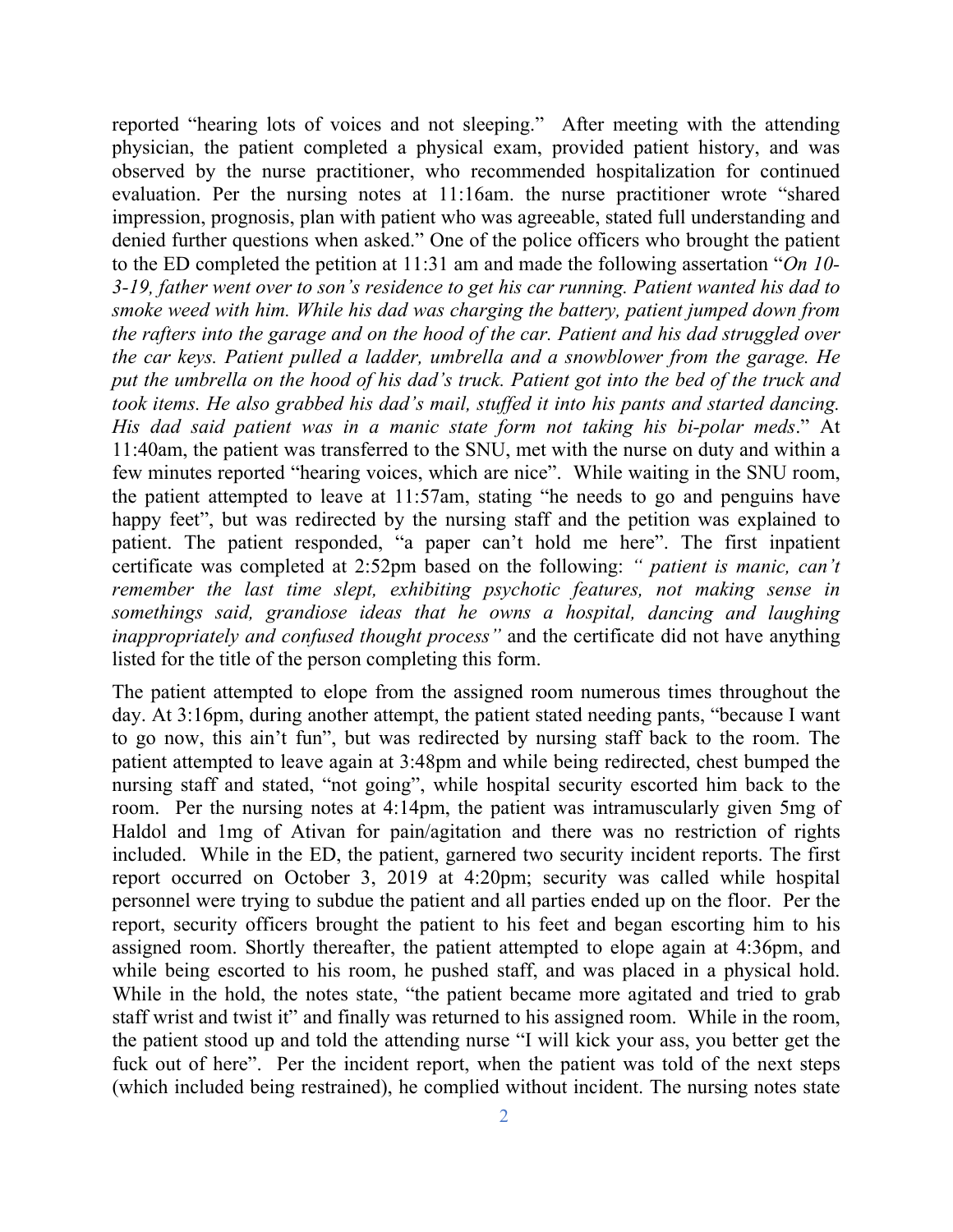that the patient "freely got on the bed and let security place restraints on without incident" at 4:45pm and remained in restraints until 6:40pm, in which there were periodic checks by hospital staff of the patient. On the second incident report, security was called to escort the patient to another room and standby, which occurred without incident at 6:45pm.

#### **Medication**

While reviewing the medication administration record (MAR), the patient initially was given Haldol and Ativan intramuscularly in the upper right arm on the first day in the ED. During an initial counseling session, the patient shared with the unit therapist "not interested in psych medications at this time." While hospitalized the patient was prescribed smoking cessation, psychotropic and over the counter medications, which were taken orally and intramuscularly by request. The patient did refuse dosages of Zyprexa 5mg two days in a row (October  $4<sup>th</sup>$  & 5<sup>th</sup>), which the hospital honored during hospitalization stay.

#### **CFMH Record Review**

The patient was transferred to the CMFH unit at 7:10pm on October 3<sup>rd</sup> and once arrived, it was noted that the patient "was too tired to answer admission questions, uncooperative and slept through the night". The next morning, the patient woke at 5:25am, and requested Ativan for anxiety and refused Haldol, "just wanted to relax and discuss going home with the doctor" per the medical records. A little over and hour later, the patient requested Tylenol for pain in the rib area. The patient participated sporadically in groups throughout the day. The first certificate and petition were accepted at mental health court on October 4<sup>th</sup> at 7:45am. During the second day of admission, at 9:15am, while meeting with the attending psychiatrist, the second certificate was completed on the basis of a "history of schizoaffective disorder, aggressive behavior, struck father and delusional thinking" and noted the title of the person completing. Shortly after while meeting with a counselor in an initial session, the patient reported not being interested in psychotropic medication but did state wanting his mother involved in treatment while admitted. The patient shared with personnel during the evening shift that he wanted to go home. Most of the night the patient paced the halls, refused scheduled medication, which was honored, and requested nicotine gum, which was provided.

On the second day of admission, the patient sporadically attended sessions, refused medication, and attempted to elope. Security was called on stand-by on the unit. During the evening shift, the patient walked around the unit wrapped in a towel and was redirected to put on clothes. On the overnight shift, the patient continued to try and open the hospital doors, stated "hearing voices" and demanded to be released. Staff encouraged the patient to take medication for anxiety and auditory hallucinations, which the patient agreed via intramuscularly in the upper right arm (Haldol 5mg & Ativan 2mg) and the patient was able to sleep for four hours. During the third day of admission, the patient participated in various groups on the unit and reported improvement in mood to staff.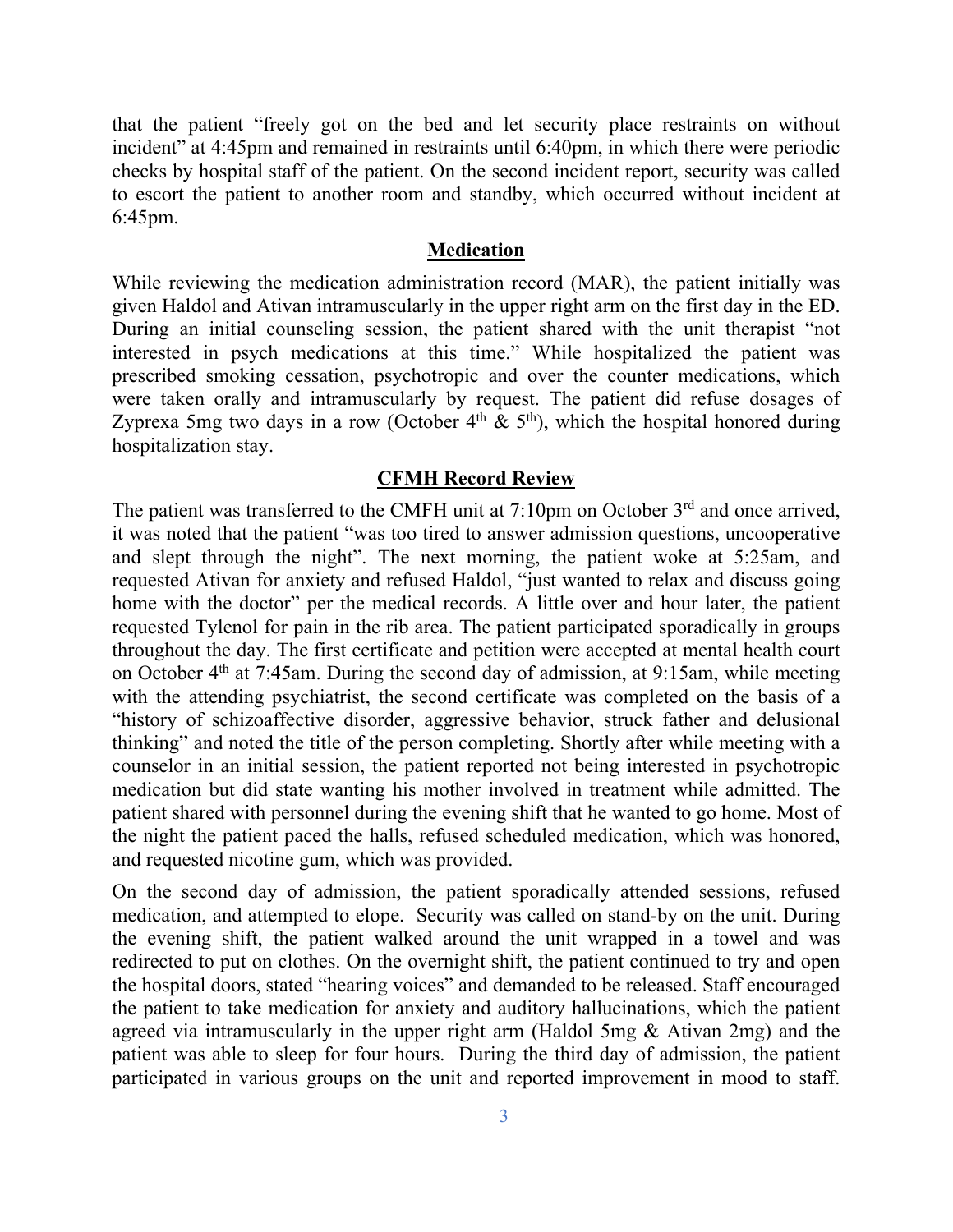The patient slept part of the night, requested medication due to back pain and was provided with medication. The patient paced the halls the remaining of the night and no further incidents were reported. On day four, the patient met with his mental health team, which the patient reported that the only medications he needed was "marijuana, nicotine and water" and that he wasn't sure if he could return home after discharge. Discharge plans were discussed, and the patient was not in agreement with aftercare and possible resources.

On the fifth day, the patient slept in the soothing room and awoke at 3:56am requesting Tylenol for back pain. He paced the halls and met with the counselor and the attending psychiatrist who noted, "patient spoke with hands over face and presents with delusional thoughts". The patient participated in the recreational and life skills groups but did not attend evening groups. In the overnight hours of the fifth day, the patient stripped and wrapped himself with sheets and eventually put on a gown. According to medical records, "patient is responding to internal stimuli". Personnel were able to talk with the patient, but the patient's mood was changed. Staff gave the patient space, snacks and offered psychotropic medication and the patient refused. Staff continued to deescalate the patient and offered medication, which the patient finally accepted PRN (as needed) at 1:50am with another snack and eventually went to bed.

The patient was discharged on October  $8<sup>th</sup>$ , via court order, although the therapist was not in agreement with order. The patient did not attend or participate in any groups on the sixth and final day of admission and previous medications were restarted due to lack of consistency. The patient declined all discharge documents and resources and was released on his own accord at 2:58pm.

#### **Interviews**

#### **ED Nurse**

Per the ED Nurse, there were extensive interactions with the patient during the night in question while in the ED. From the ED Nurse's recollection, the patient arrived at the hospital very manic, and he attempted to elope on more than one occasion. The ED Nurse stated that during an attempted elopement, the patient ran into the attending doctor in the hall and was escorted back to the room. While being escorted back to the room, the patient attempted to push this nurse and was put in a physical hold and tried to grab and twist the nurse's wrist. Once in the room, the patient stood up, challenged the nurse, and verbally threatened to kick the nurse and then was put in restraints. The ED Nurse reported, while the patient was in restraints, security personnel entered the room and the patient was given Haldol and stated, "go ahead". The HRA questioned the method used to administer psychotropic medication, because it was noted in the record, that it was completed intramuscularly and that a restriction of rights form was not completed. It was pointed out that anytime rights are restricted (chemically or physically), the patient should be informed verbally and in writing via the **Notice Regarding Restriction of Rights of an Induvial Form (IL 462-2004D).** According to the ED Nurse, the restriction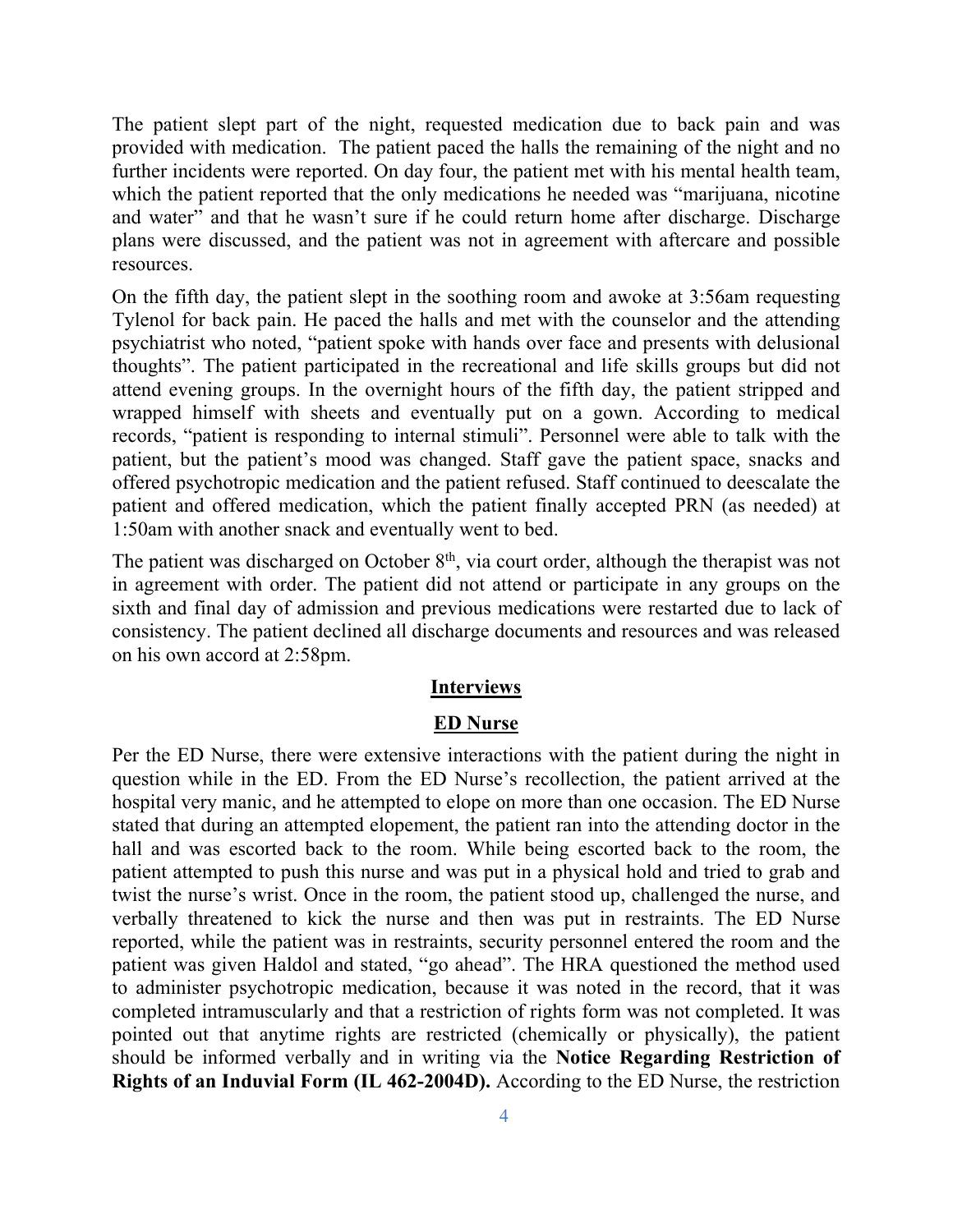of rights was verbally given to the patient during this time. The ED Nurse stated the patient was swearing at security and was advised that he would be "given something to calm down" and stated the patient responded, "fine just give it to me.

#### **Nurse Manager**

The Nurse Manager followed up on the missing Restriction of Rights Form and stated "documentation in the chart regarding restriction notices is expected ( as was here), but not having the completed form present is out of the normal" and could not explain why a notice regarding emergency medication was not completed as required under the Mental Health Code. The Nurse Manager stated that ED staff completed comprehensive training on topics ranging from discharge requests and restriction rights in December 2019 (which occurred after this admission).

#### **Manger of Clinical Programming**

Per the Manager of Clinical Programming there have been personnel changes, in which some staff that provided services for the patient during their admission are no longer with the hospital. The Manager of Clinical Programming agreed with the ED Nurse Manger regarding past training, which has occurred for hospital personnel in the ED and CFMH in one to two-hour restrictions of rights training in December of 2019, and at this time is unable to explain why the form was not completed.

## **Director of Center for Mental Health (CFMH)**

The HRA inquired about the process and usage of restraints in the hospital and an explanation was provided by the Director of the CFMH. Per the Director's explanation, "it is a normal request from an attending Nurse Practitioner or Physician based on the behavior that is exhibited by a patient (harming self or posing a threat to others)." The restraints are placed on the patient for safety purposes first and then the order is completed. The HRA took note of the process and the reasoning but reiterated that per the Mental Health Code, the **Notice Regarding Restriction of Rights of an Induvial Form (IL 462-2004D)** is to be completed each time a right is restricted and there were none in the medical records provided. The Director stated from this discussion, this will be taken back immediately and addressed with nursing administration. The HRA discussed the issue of the completion of the certificates correctly (all spaces filled in with the appropriate information) and the Director stated internal controls are being put in place to address.

#### **Policy Review**

**The "Proper Execution of Inpatient Certificate for Involuntary Admissions" Policy,** states "all inpatient certificates are to be filled out appropriately when an adult is admitted to the inpatient unit" and "the examiner shall inform the person being admitted of his/her rights". The ED attending physician completed the inpatient certificate within the appropriate time frame in receiving involuntary admission application. Unfortunately,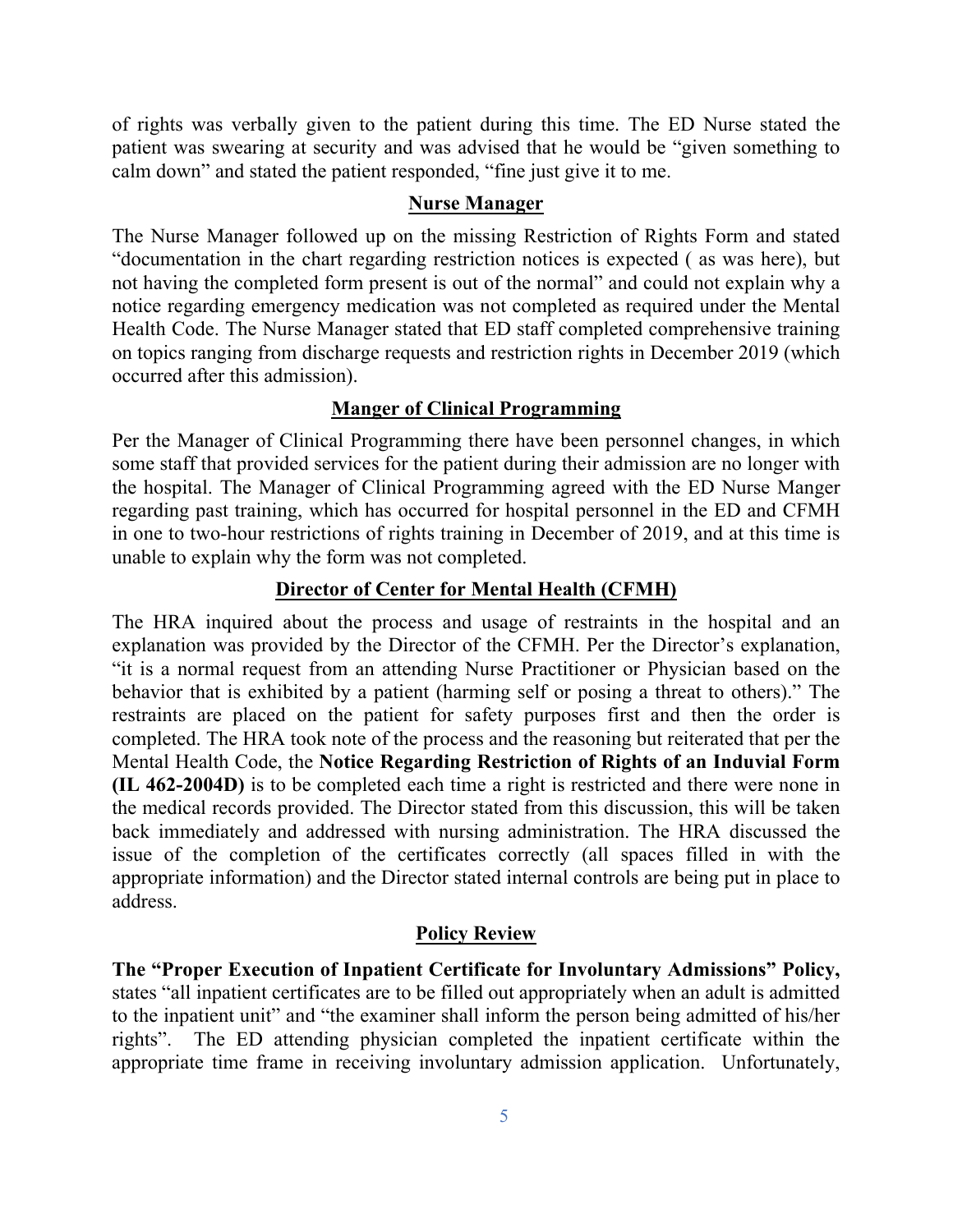the attending was not present during the interview and could not answer why their title was left off, which led to the certificate being deemed invalid in mental health court.

The "**Care of the Psychiatric Patient – ED" Policy,** states "patients will be asked to undress and don a patient gown to facilitate medical screening exam and mental health screening exam". Per the medical records, once the ED deemed that the patient was going to be admitted, the proper protocol was followed, and all belongings were placed in storage for the patient.

The **"Restraints – Violent" Policy,** requires the following: "optimizing the use of restraint and seclusion to the safest possible level and to provide guidelines for documentation that reflects attention to the rights of patients and adherence to regulatory standards". Per the medical records, the ED staff used restraints due to the patient attempting to leave, but the staff did not adhere to the Mental Health and Developmental Disabilities Code and complete a restriction of rights form.

## **Findings**

**Complaint:** The patient was not provided with adequate and humane care.

Per the Mental Health and Developmental Disabilities Code, a patient will receive adequate and humane care and services and care in the least restrictive environment (405 ILCS 5/2-102). Once the patient arrived on the CFMH unit, the patient was provided with services and care when requested. The patient shared with the therapist that he would feel more comfortable in wearing his own clothes and not hospital gowns. The staff provided the patient with his own clothes to wear while on the unit, also whenever the patient requested food or medication to address nicotine issues and body aches, they were met. **A rights violation is not substantiated.** 

**Complaint:** The patient was unable to use and retain personal property on the unit.

Per the Mental Health and Developmental Disabilities Code, particular possession and usage of property might be restricted to protect the patient and others (405 ILCS 5/2- 104(a)). Per the hospital's policy on **"Care of the Psychiatric Patient – ED"**, it is noted that when an exam (medical or mental exam) is completed, the patient must be in a hospital gown. Once a patient is admitted to the CFMH Unit, all property for a patient is secured in their individual cubicle outside their room per the hospital. **A rights violation is not substantiated**.

## **Suggestion**

1. Hospital personnel should go over the policy of the patient's property and note this in the medical records (i.e. where it is in the ED, on the unit and provide the patient with a checklist of what items were stored).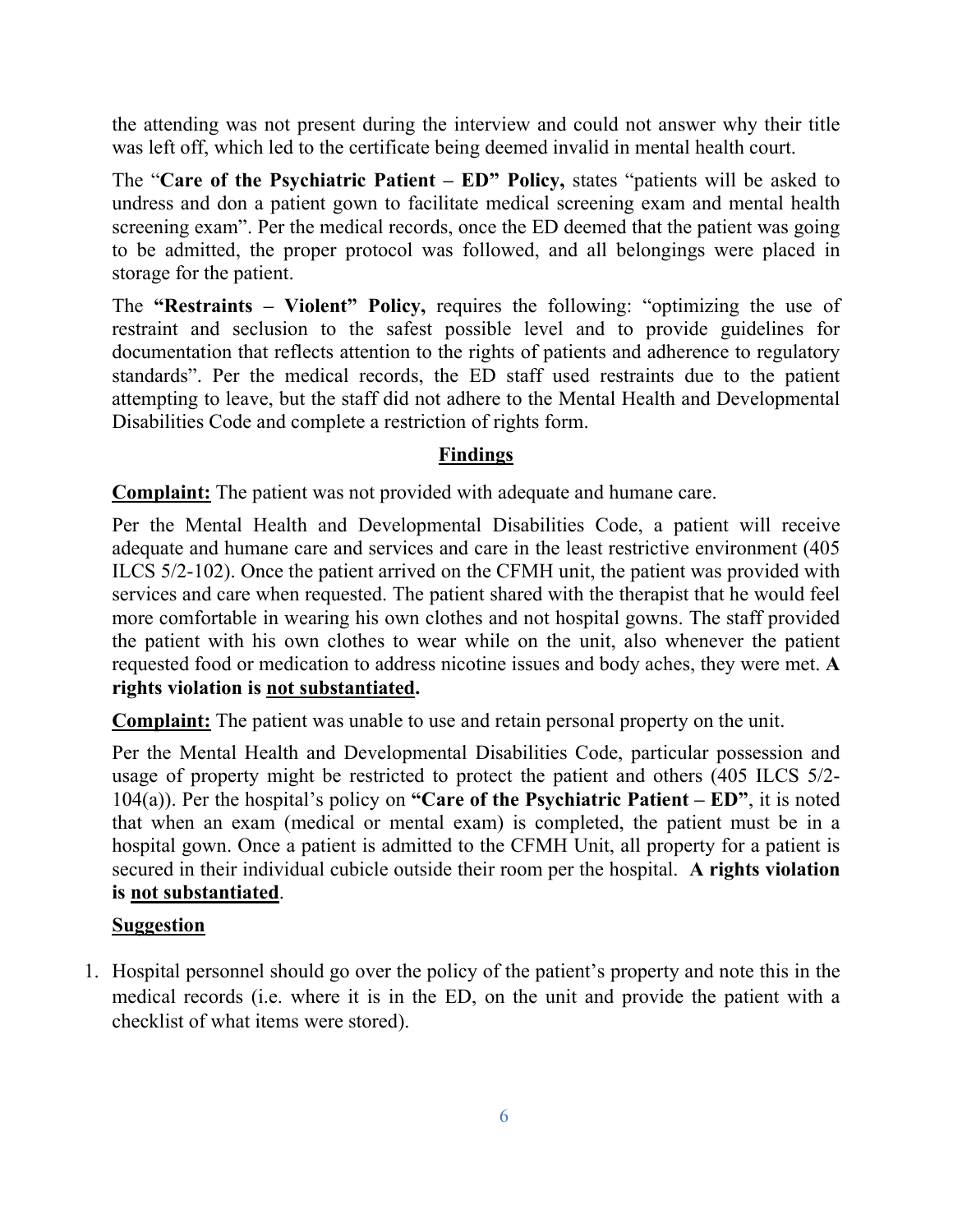**Complaint:** The patient was unable to refuse services and medications.

Per the Mental Health and Developmental Disabilities Code, when an individual or his/her guardian is given the chance to decline mental health or developmental disability services, which include medication or electroconvulsive therapy, these services will not be provided unless there is a necessity to avoid serious and imminent physical harm to self or others (405 ILCS 5/2-107). **A rights violation is not substantiated.** During the patient's admission in the ED, the patient was injected with Ativan 1mg and Haldol 5mg in the upper right arm, although there was no documentation of completed restriction rights notices. The patient did per the medical records attempt to elope numerous times, got into physical altercations with personnel, was restrained and informed he would be provided with something to help "calm down", which otherwise could have led to imminent harm to self and others.

# **Suggestion**

- 1. Hospital personnel must complete a **Notice Regarding Restriction of Rights of an Induvial Form (IL 462-2004D),** whenever a patient's rights are restricted via being placed in physical hold, using restraints, placed in seclusion and administering emergency medication, inform patient, provide a patient a copy and check if patient wants others to be notified. This form should be included in the record and documented in the nursing note.
- 2. Hospital personnel should per the "**Restraints – Violent" Policy** document any failed less restrictive alternative interventions (deselection, chemical or physical restraints) and justification of the use of any form of restraints.

**Complaint:** The patient was hospitalized under an inappropriate petition filing.

Per the Mental Health and Developmental Disabilities Code, any person 18 years of age or older may present a petition to a mental health facility that shall include, "A detailed statement of the reason for the assertion that the respondent is subject to involuntary admission on an inpatient basis, including the signs and symptoms of a mental illness and a description of any acts, threats, or other behavior or pattern of behavior supporting the assertion and the time and place of their occurrence." (405 ILCS 5/3-601). The involuntary admission petition that was submitted on behalf of this patient provided an explanation of what transpired that day, including what the patient's father believed were signs and symptoms of a mental illness along with descriptions of supportive behaviors. An appropriate petition filing includes a completed certificate however, which must be executed by a physician, qualified examiner, psychiatrist, advanced practice psychiatric nurse or clinical psychologist (405 ILCS 5/3-602; 3-611), and the person who completed the first certificate in this case did not include their qualifying credentials. **A rights violation is substantiated.**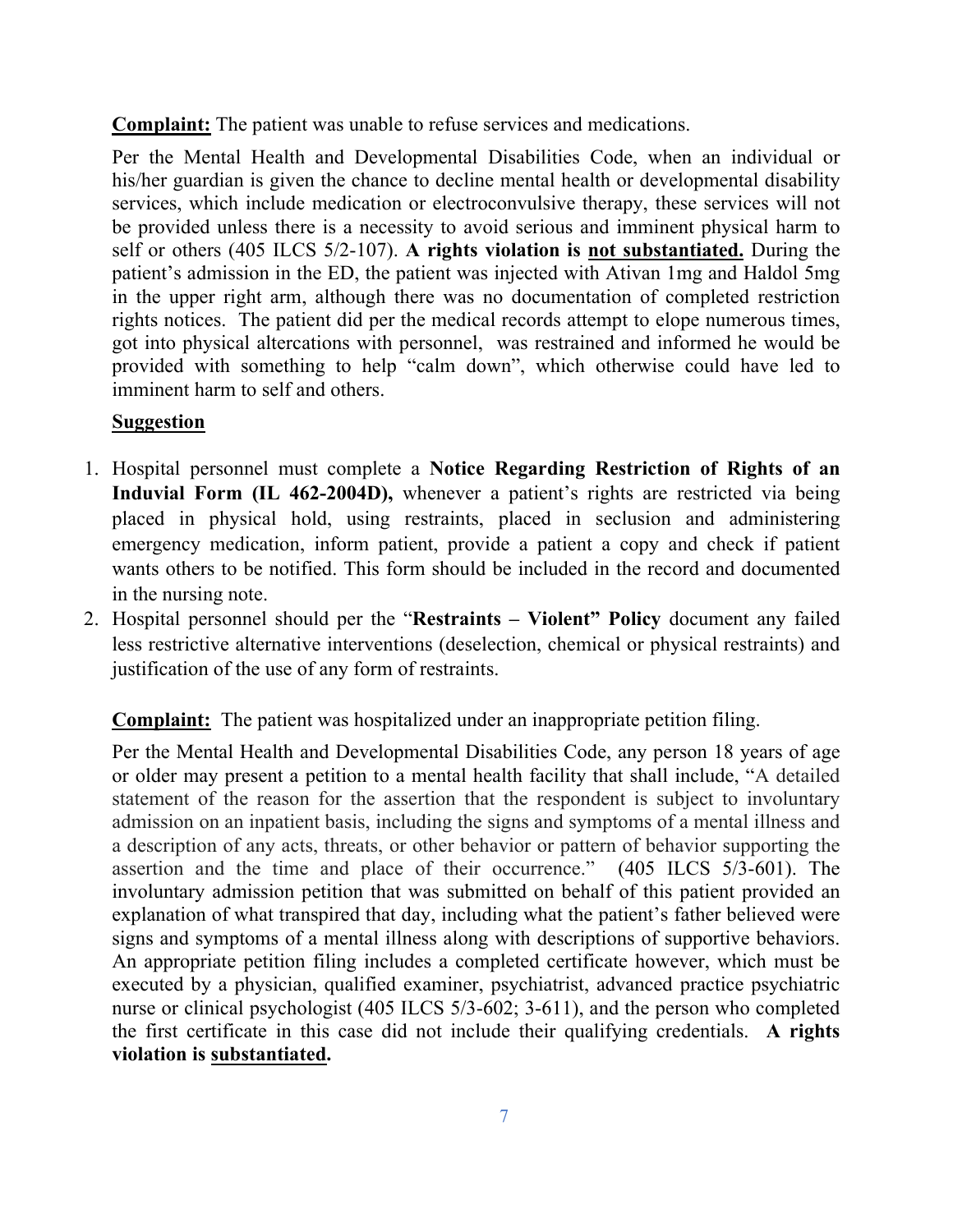## **Recommendation**

1. Ensure that all petitions and certificates meet the requirements of the Code. That SwedishAmerican utilize the Health Unit Coordinator (HUC), to review all petitions and certificates for accuracy and appropriateness before they are submitted to mental health court. This individual will provide the hospital with a checks and balance system to ensure that all documents are completed appropriately and timely and will note in the medical records the actions taken (i.e. reviewing of the petitions/certificates and when submitted to Mental Health Court).

**The HRA would like to thank the staff of SwedishAmerican Hospital in Rockford, IL for their cooperation with this investigation**.